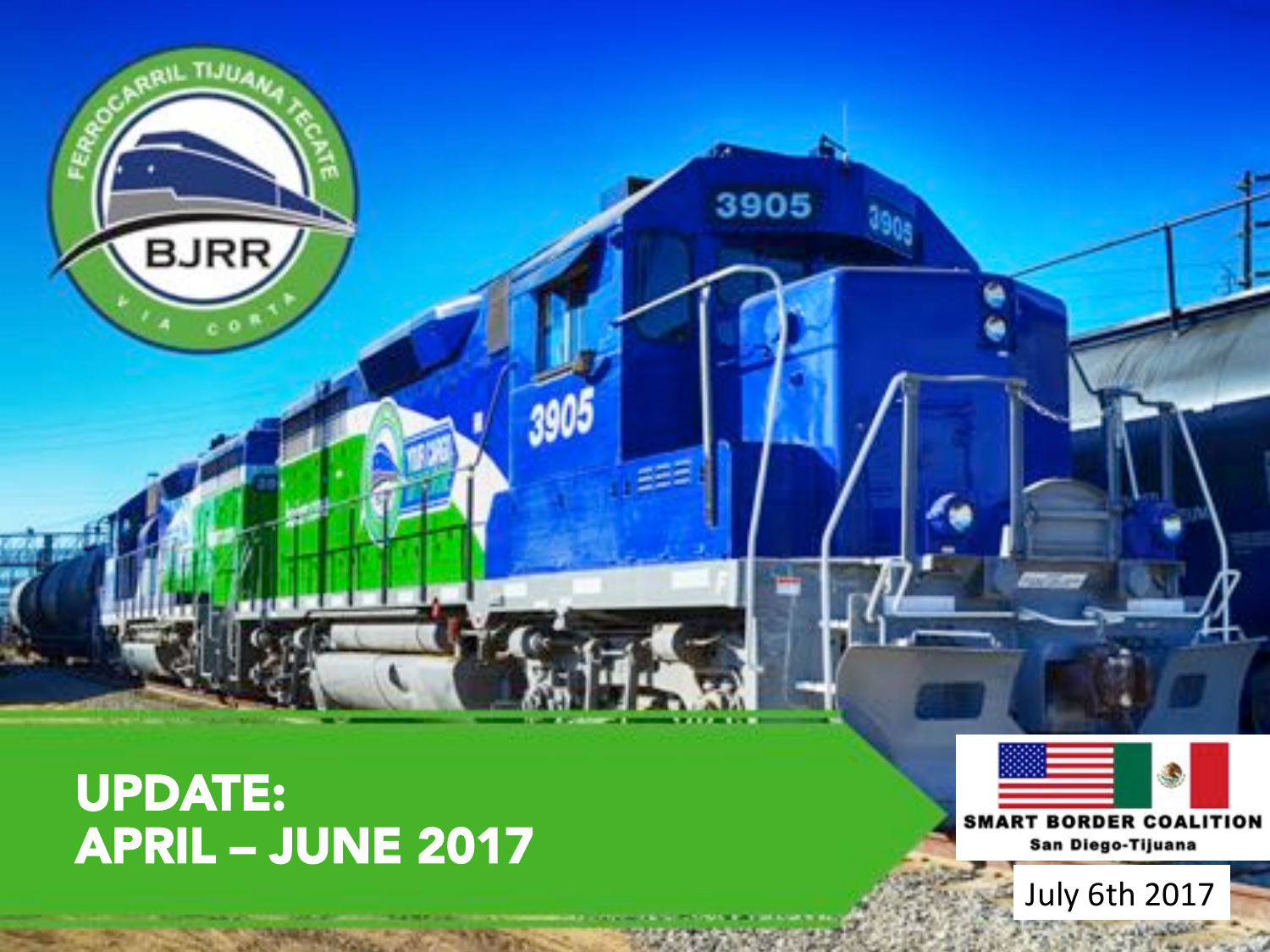

**CALIBAJA** 

**CARGO RAIL FORUM** 

### FIRST TIME ANALYZING RAIL INDUSTRY FOR THE REGION



(liminar las Cuellos de Sotélia

**BINATIONAL** 

#### 12 participants +200 attendants **UNION**<br>PACIFIC  $_{GalSTA}$ **SCT** SAN DIEGO STATE sacartanis re DHUHCACKN



#### Organization Committee:



SPECIAL THANKS GUSTAVO DE LA FUENTE & SMART BORDER COALITION FOR YOUR SUPPORT ON HELPING US MAKING THIS HAPPEN!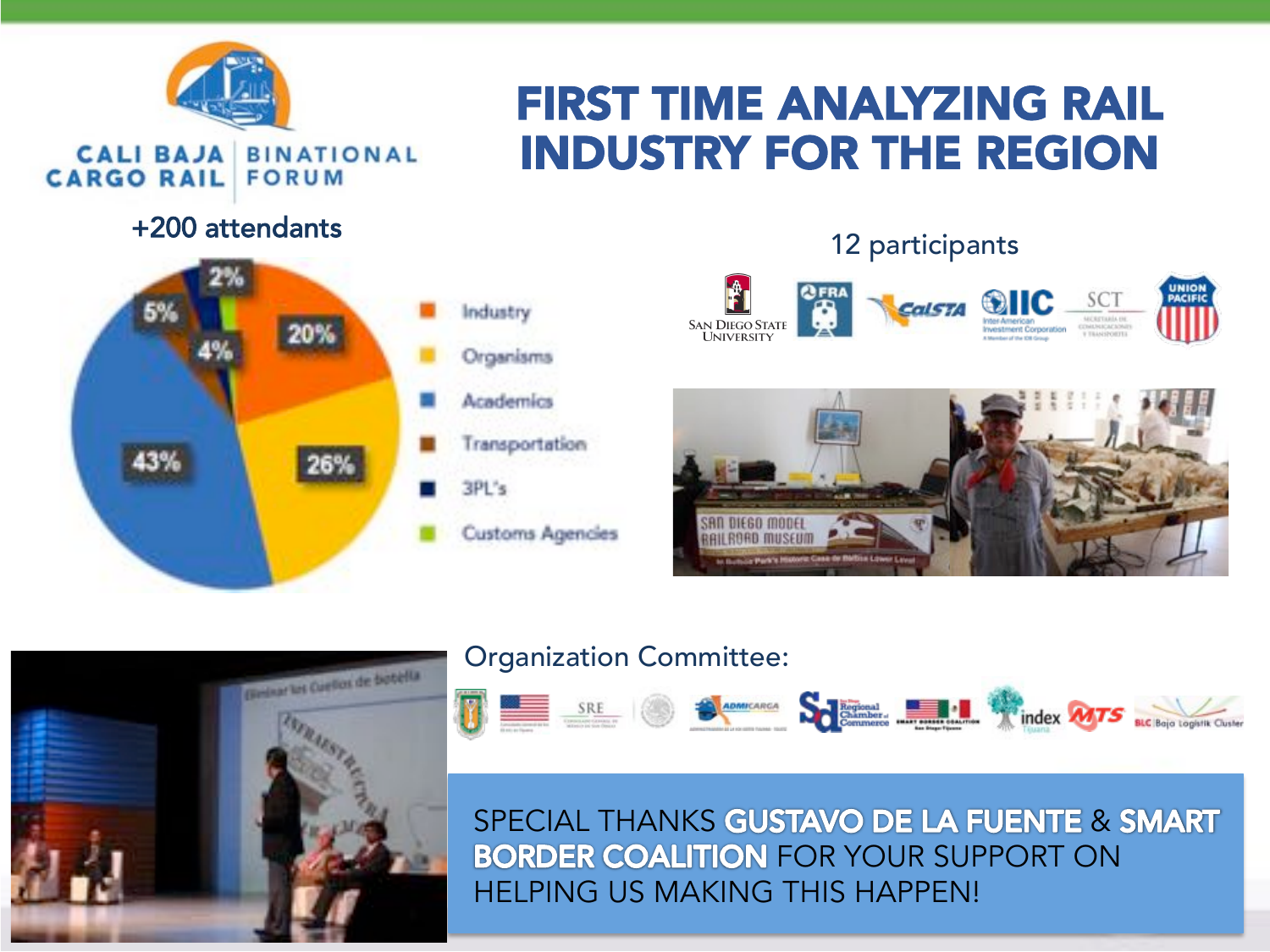

**CARGO RAIL FORUM** 

**CALI BAJA BINATIONAL** 

### FIRST TIME ANALYZING RAIL INDUSTRY FOR THE REGION

#### Media coverage: +33 in San Diego, Tecate and Tijuana



allowed (\$140). Single dilective depointed dilector gas roles intend for high-THE set is got like built line of to finder Police at Engle 1 (ER) 1 (FIE) 1 (Fig. in Ormer is the Royal Anniby brints



Tecate sede del Foro Binacional de Logistica Ferroviatis





#### FEARTH FOR SEAN MO, KINGETS Fue un éxito, el Foro Binacional Logística Ferroviaria CaliBaja

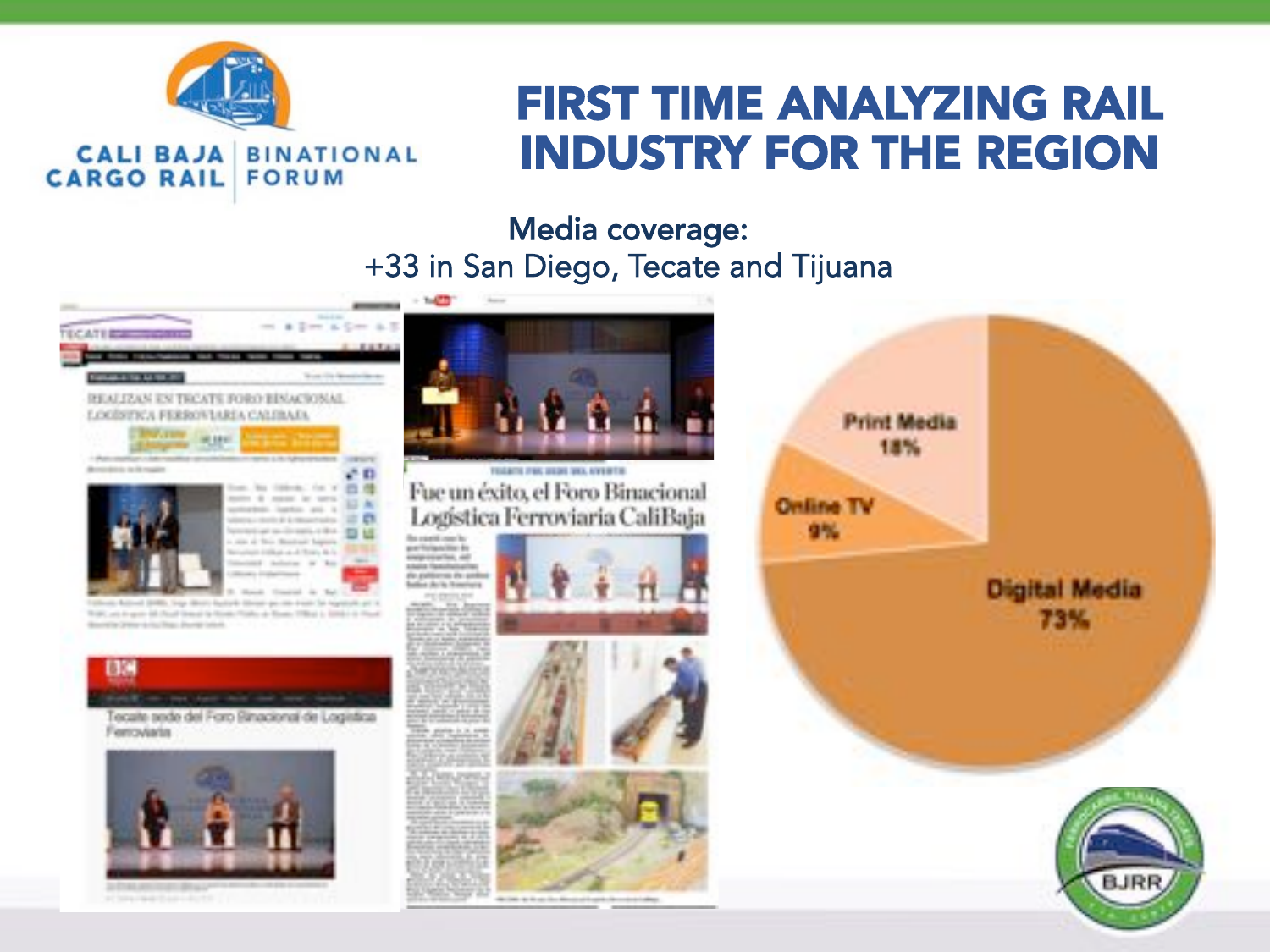

#### CONCESSION ACQUISITION UPDATE



- MTS and BJRR signs a 99 year lease agreement.
- July 27th Payment of 3.7MD for PIR's purchased assets according the US Federal Bankruptcy Court
- Official Acquisition of the Desert Line Concession

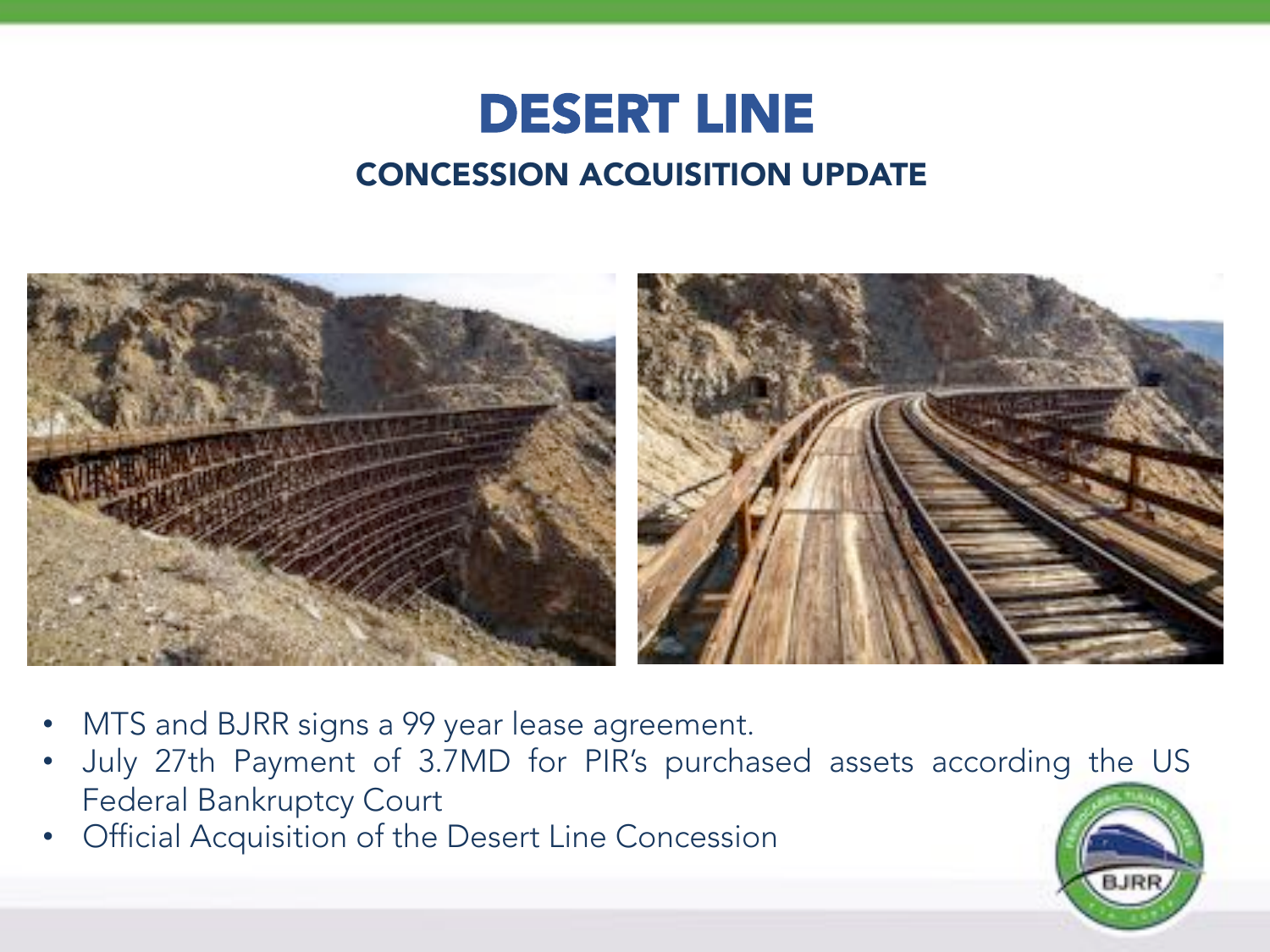## DESERT LINE: REHABILITATION PROJECT

#### PHASE 1: International Crossing to Jacumba



Lenght: 32.96 miles:

- Sustitution of sleepers and spikes
- Cleaning of the rail
- Soil railbed cleaning
- Regulatory pointing supply (mile plate and crosses)

1. Bridge 66.77 rehabilitation: Sustitution of caps, piles, spar, sway bars, sway braces, sills, mud sills, and stringers.

2. Tunnel No. 4 rehabilitation 3. Jacumba Station

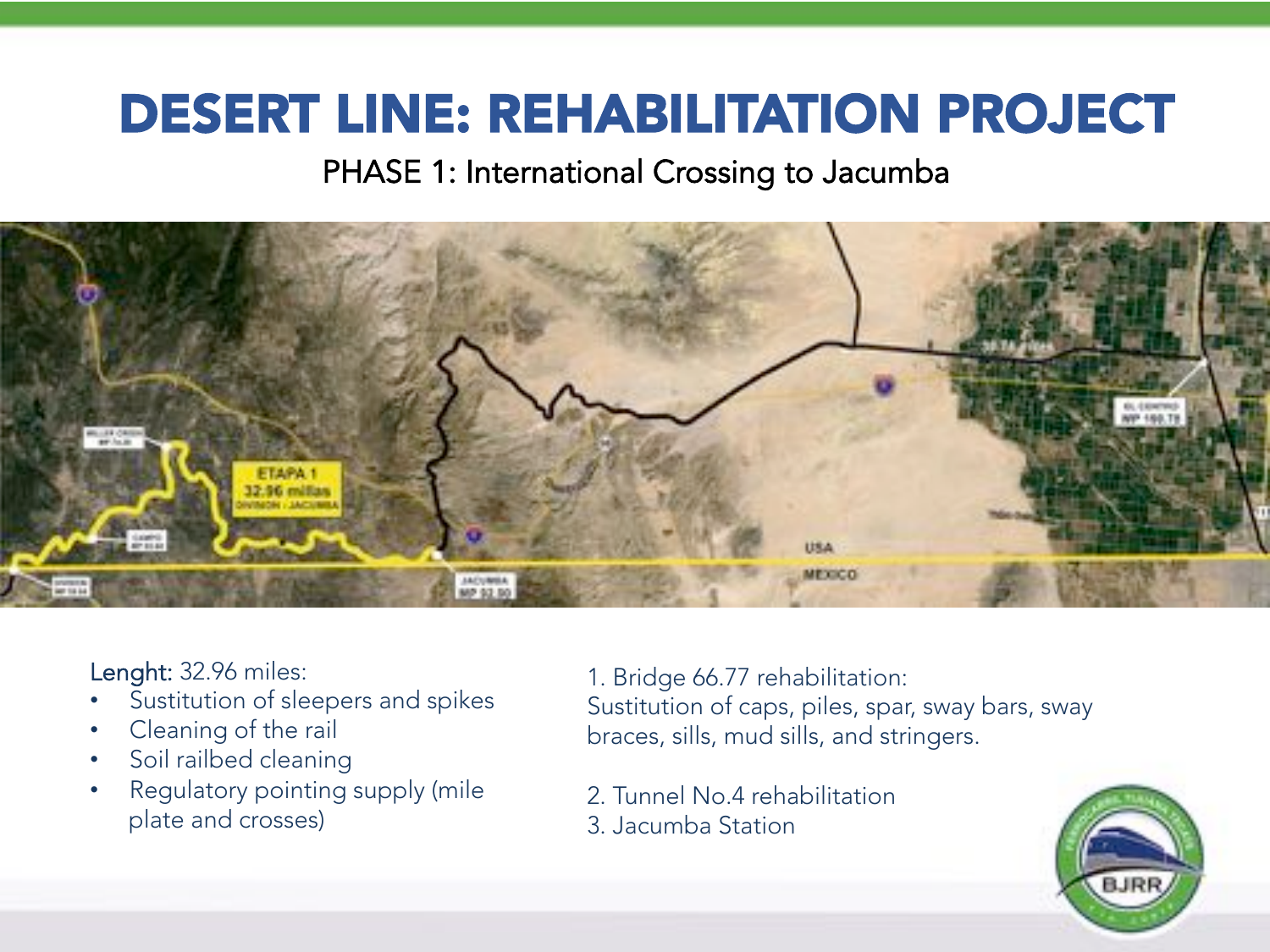## DESERT LINE

#### JACUMBA RAIL TRANSLOADING STATION

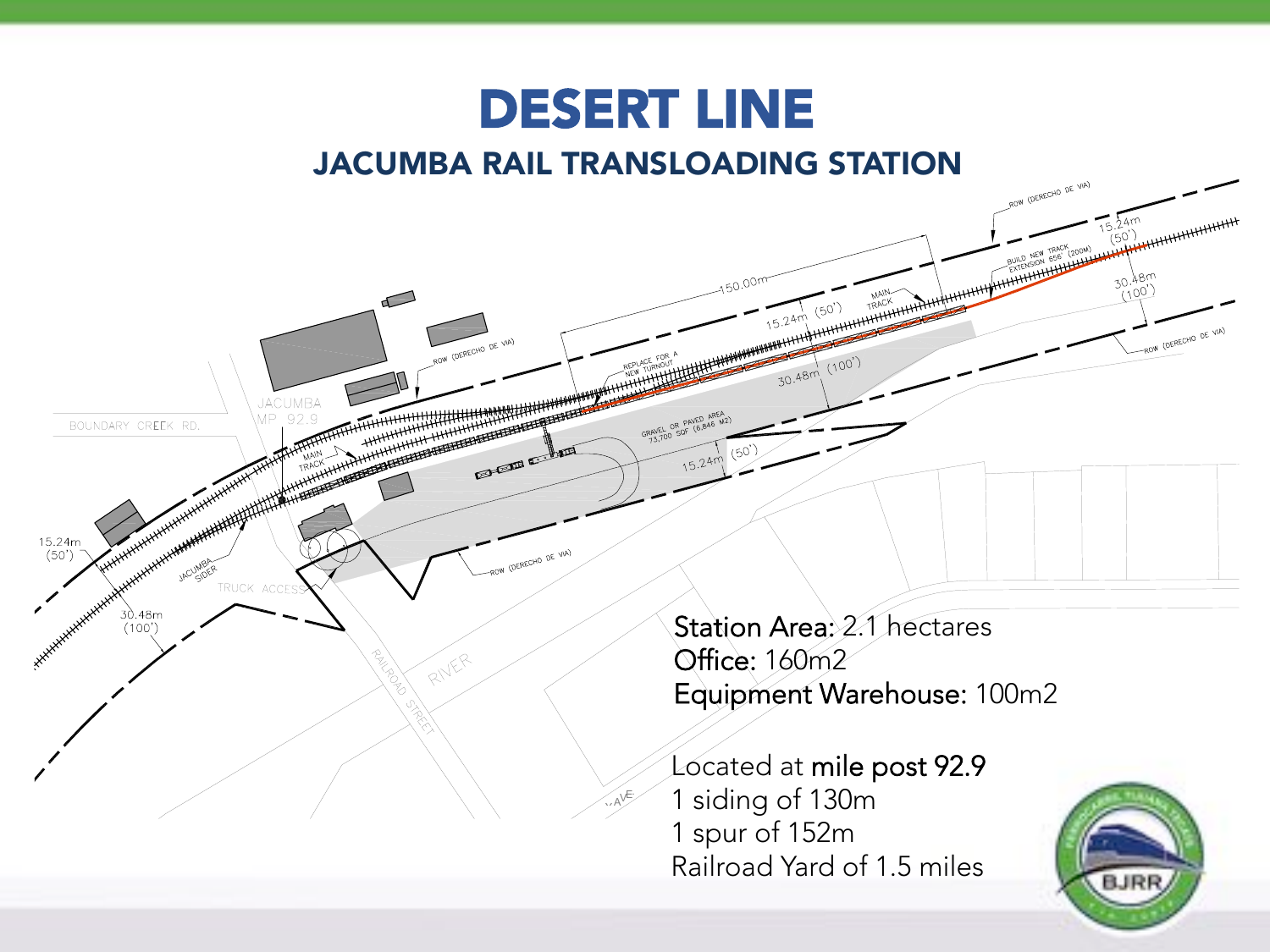### SAND & AGGREGATES EXPORTATION PROJECT

- Initial volume: 1,300 tons (approx.)
- Qty. per week: 13 units
- Route: Palm Valley (Tijuana, BC) to Southern California
- US Destinations:
- 1. CACTUS CT, SAN DIEGO, CA, 92154
- 2. MISSION GORGE RD, SAN DIEGO, CA, 92010
- 3. CAMINO SANTA FE, SAN DIEGO, CA, 92121
- 4. HWY 67, LAKESIDE, CA, 92040
- 5. OLIVE STREET, RAMONA, CA, 92065

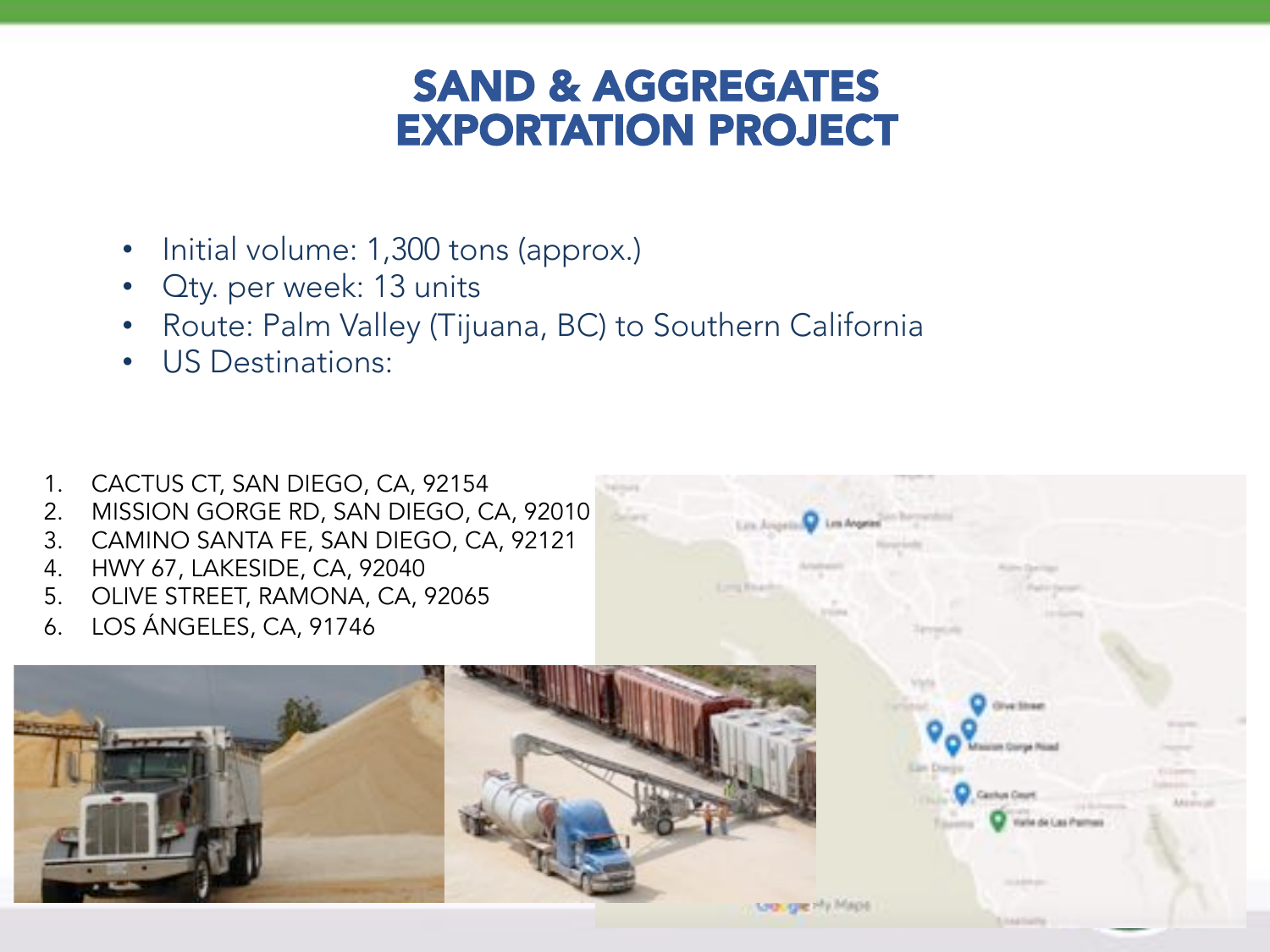### MEETINGS TECATE, BC – CAMPO, CA JOINT INSPECTION FACILITY



#### May 24th 2017

Status update of the Desert Line project and Joint Inspection Facility during the Plenary Meeting of the Binational Bridges and Border Crossing Group in Washington, D.C.

Meeting with: US State Department, Homeland Security, CBP, SG, SCT, Mexican Rail Agency, INDABIN.



DMINISTRADORA DE LA VIA CORTA TIJUANA





#### June 19th – 23rd, 2017:

Meeting between SRE and BC State authorities (ADMICARGA) on requesting the a diplomatic note for the restablisment of freight & cargo interchange between both countries along with a Joint Inspection Facility.

# UPCOMING: Meeting with SIDUE

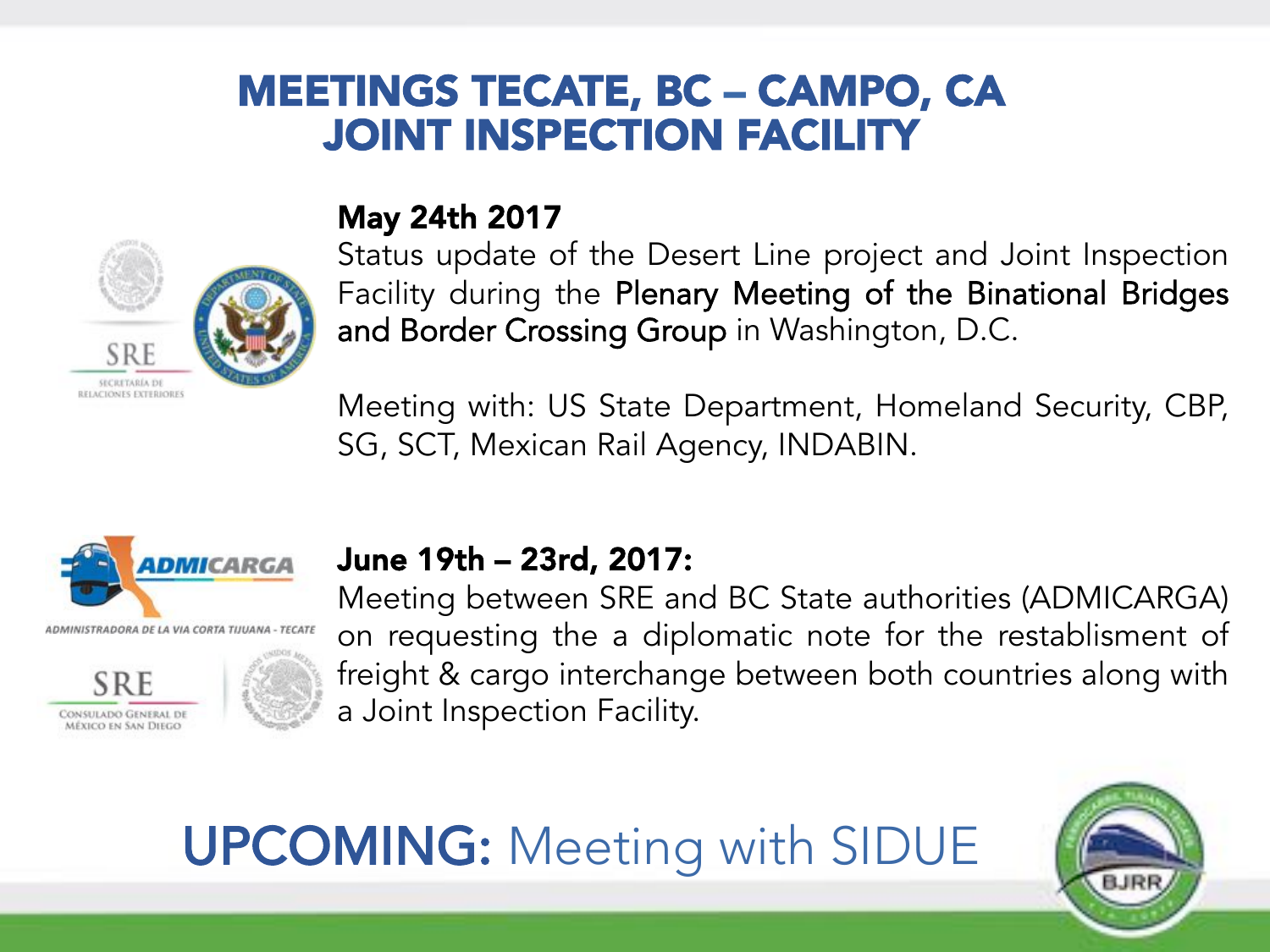### TECATE, BC – CAMPO, CA JOINT INSPECTION FACILITY

Meeting with CBP and the Office of Field Operations for a presentation of an update of the Desert Line project and a proposal for the inspection process, in collaboration with MTS.

Date: June 29th, 2017 Place: U.S. CBP Office at Campo Station, Pine Valley, California.